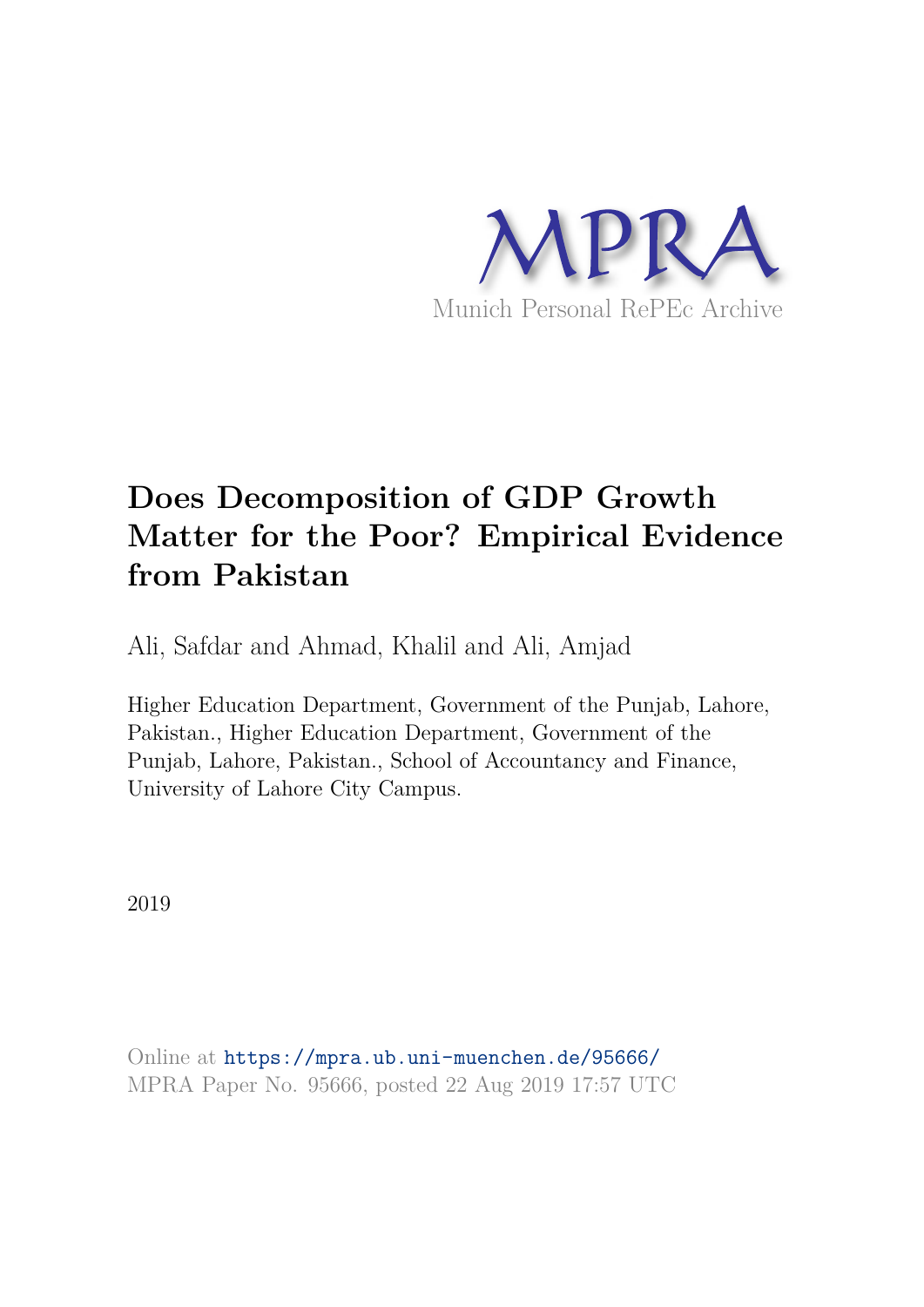# **Does Decomposition of GDP Growth Matter for the Poor? Empirical Evidence from Pakistan**

# **SAFDAR ALI<sup>1</sup>**

*Higher Education Department, Government of the Punjab, Lahore, Pakistan.* 

# **KHALIL AHMAD<sup>2</sup>**

*Higher Education Department, Government of the Punjab, Lahore, Pakistan.* 

# **AMJAD ALI<sup>3</sup>**

School of Accountancy and Finance, University of Lahore City Campus.

#### **Abstract**

This paper examines how the economic growth of different sectors affects poverty in Pakistan uses the time series data over the period 1973-2010. The ARDL co-integration approach has been applied to investigate the impact of sectoral growth on aggregate as well as disaggregated poverty in the long run and short run. The results indicate that industrial growth reduces total, rural and urban poverty significantly while the performance of services sector affects the composition of poverty insignificantly. The agricultural sector growth has a negative impact on aggregate poverty while it has an insignificant impact on disaggregated poverty. **Keywords:** Sectoral Growth, Rural Poverty, Urban Poverty, Co-integration.

**JEL Codes:** O41, P46,

#### **I. Introduction**

Growth analysis has developed into an important and well-established field in economics. Such analysis is customarily carried out on a highly aggregate level. The degree of aggregation to apply and the concepts to use depend on the problems which one wants to examine, and there is certainly a need both for aggregate and disaggregate analyses. Over recent decades, most of the developing economies of Asia achieved reductions in absolute poverty incidence, but these reductions varied greatly in size. Differences in the rate of aggregate economic growth explain part, but not all of these differences. It is almost universally accepted that economic growth is a necessary condition that brings about an increase in income, which, in turn, pushes people out of poverty. However, it has also been agreed that growth is a necessary but not the sufficient condition for poverty reduction, and many have attempted to explain why so is. Osmani (2002), for example, argues that there is no invariant relationship between the rate of growth and the rate of poverty reduction. In other words, the faster growth is not always accompanied by a faster rate of poverty reduction. One factor that could be important is the sectoral composition of growth.

Different sectors in the economy have different impact on poverty reduction. Some sectors are more poverty reducing than others. So, not only the aggregate growth, but also the sectoral composition of growth matters for poverty alleviation. The main objective of this study is to investigate the impact of sectoral (agriculture, industry and services) growth on aggregate and disaggregate (rural and urban) poverty in Pakistan. The rest of the paper is organized as follows: section II describes relevant literature review on sectoral growth and poverty reduction.

<sup>1</sup> Lecturer, Civil Lines Collage, *Government of the Punjab, Lahore, Pakistan.*

<sup>2</sup> Lecturer, Civil Lines Collage, *Government of the Punjab, Lahore, Pakistan.*

<sup>3</sup> Assistant Professor, *School of Accountancy and Finance, University of Lahore City Campus.*  E-mail: [chanamjadali@yahoo.com](mailto:chanamjadali@yahoo.com)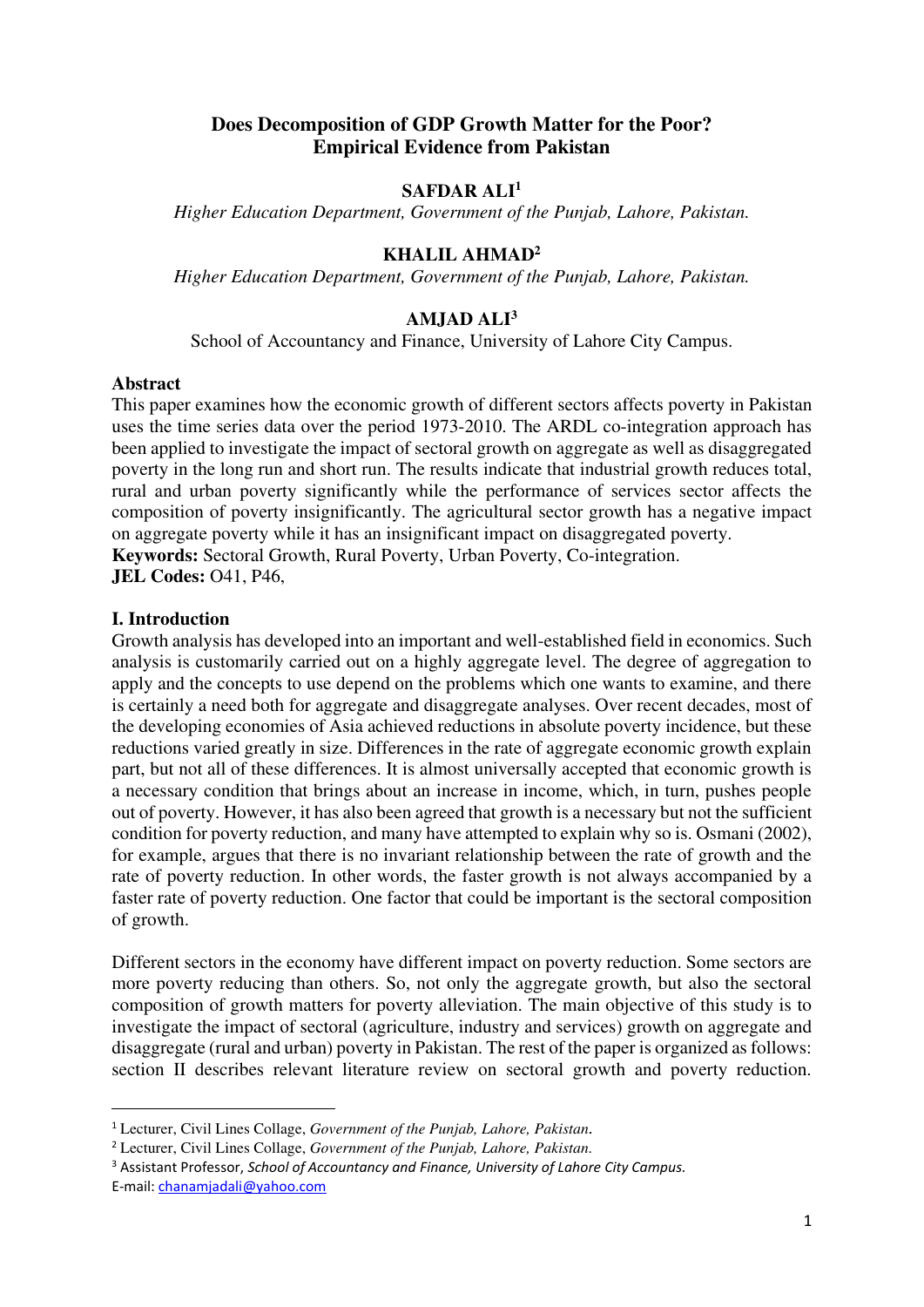Theoretical framework has been presented in section III. Methodology, model and data description are presented in section IV. The empirical evidence has been provided in section V. The section VI concludes.

# **II. Literature Review**

In developing countries, the relationship between poverty and economic growth has become a widely debated issue in current development literature and thinking (Thorbecke and Jung, 1996; Lipton and Ravallion, 1993). In the Millennium Development Goals by United Nations (2000), the key attention has been given to poverty reduction issue. It has also been decided to reduce poverty by half till the year 2015. This goal may be achieved through economic growth because it may be considered that economic growth is the best tool for poverty reduction. As Dollar and Kraay (2002) have pointed out that growth is good for the poor and that the income of the poorest 20 per cent rises proportionately with average national income. Fields (1989), The World Bank (1990), Squire (1993), Asian Development Bank (1994) and Ravallion and Chen (1997), Dorward, *et al* (2004), Balisacan and Fuwa (2004), Tambunan (2005), Tsai and Huang (2007), among others, sustain this point of view that economic growth is associated with poverty reduction outcome.

Although the relationship between poverty and economic growth is clear, however, the rate of poverty reduction due to economic growth varies across countries and over time. Over current decades, most Asian Developing Economies achieved cutbacks in absolute poverty incidence, but these cutbacks differ greatly in size. Aggregate economic growth partially explains the reduction in poverty in the said developing economies. It is almost unanimously accepted that economic growth is an indispensable condition that brings about an upsurge in income, which, in turn, drives people out of poverty. Though, it has also been accepted that growth is a prerequisite for poverty alleviation but the only growth is not sufficient and many have endeavored to explain why so is. Osmani (2002), for example, claims that rate of growth has no firm relation with rate of poverty reduction. Stating differently, faster growth is not always supplemented by a faster rate of poverty reduction. One factor that could be imperative is the sectoral composition of growth. Lipton and Ravallion (1993), in their study on 'Poverty and Policy', lay substantial emphasis in the sectoral composition of output growth as an important contributing factor of poverty alleviation. Many studies such as Warr and Wang (1999), Mellor (1999), Timmer (1997), Ravallion and Datt (1996), Hasan and Quibria (2004) and Suiyahadi et al (2006), among others, come to the conclusion that a specific sector of each country has been mostly effective in poverty reducing. In Indian perspective, Ravallion and Datt (1996; 2002) indicate the significance of the geographic and sectoral composition of economic growth in reducing poverty. They conclude in their study that rural economic growth has been more favorable in poverty reduction than urban growth and the services sector growth has significant effects in reducing poverty rather than agricultural or industrial sector growth. Cross-country evidence has also empirically supported that the growth processes which were more laborintensive brought significant declines in poverty, as discussed by Loayza and Raddatz (2006). Ravallion and Chen (2007), using time series data, concluded that the sectoral composition of economic growth mattered to inequality and poverty in China, irrespective of the overall rate of growth.

It has generally been accepted in the literature that although growth may be good for poverty reduction, but all economic growth is not equally good. Some patterns of growth may be more favorable in poverty reducing than others. For example, Thurlow and Wobst (2006) use a micro-simulation and apply a general equilibrium model to investigate the impact of sectoral composition growth on poverty reduction in Zambia. The effects of growth in agriculture,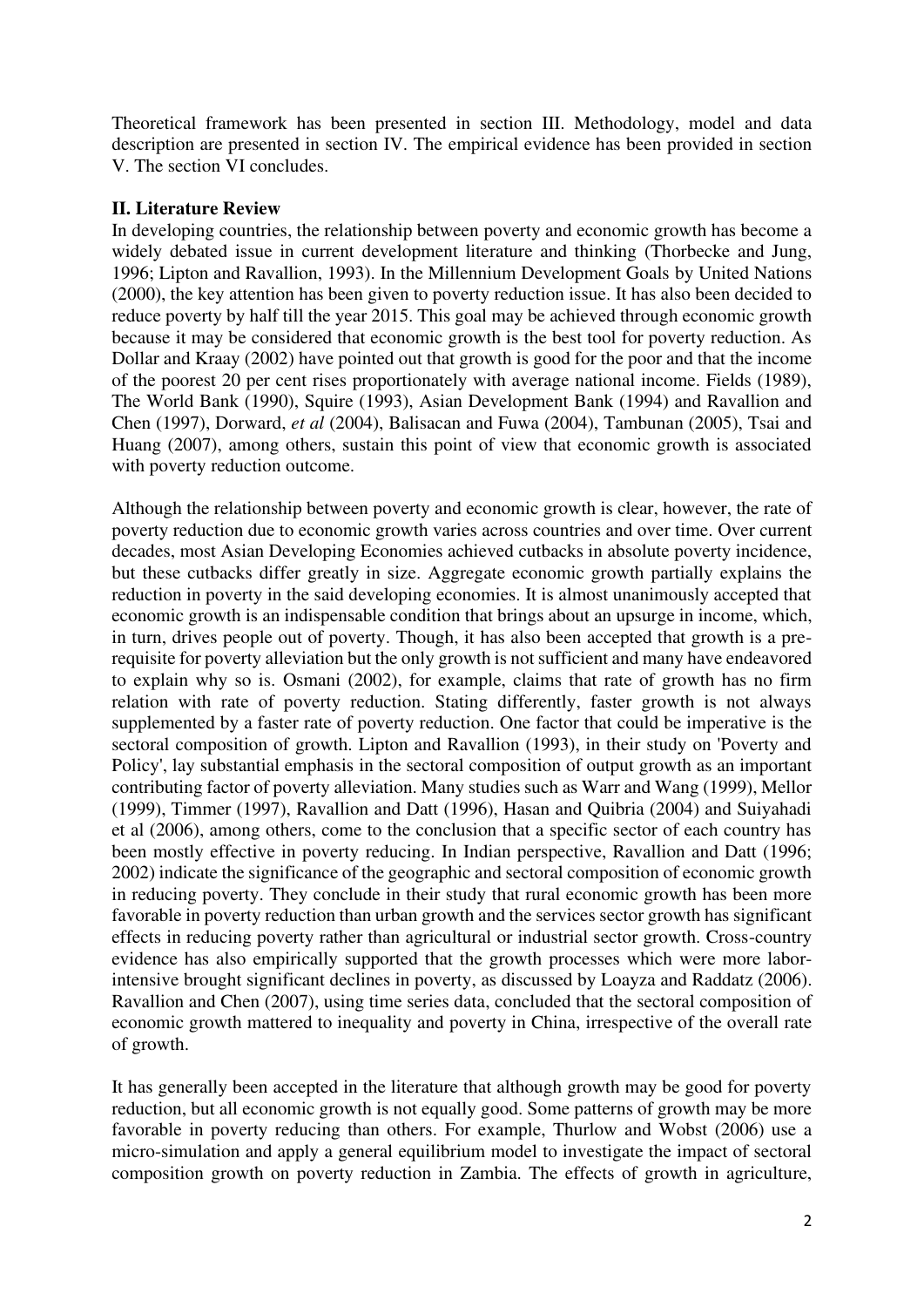manufacturing and mining are analyzed. Growth in agriculture has been found more poverty reducing than the growth in manufacturing or mining. They conclude from the study that some patterns of growth may be more favorable in poverty reducing than others. Similarly, Christiaensen *et al* (2006) point out that poverty reduction outcome may be different across sectors because the poor may enjoy the benefits of growth, more, if the growth occurs where the poor reside. Their findings also confirm that growth in the agricultural sector is, on average, more poverty reducing than the growth occurring outside agriculture. The importance of sectoral composition of economic growth in poverty reduction is also evident from the study by Ferreira *et al* (2009), among others, who examine the determinants of poverty dynamics in Brazil during the period 1984-2004. They focus on the pattern of growth (sectoral composition), initial conditions at the state level and the role of policy changes in poverty reduction. They find services sector to be more poverty reducing than the agriculture or the manufacturing sector. The growing impact of agriculture as well as the services sector in reducing poverty did not vary among states while the growth impact of industry in reducing poverty significantly varied among different states. The states with the initial higher level of health facilities and political participation had higher elasticities. The present study contributes to the existing literature on the relationship between economic growth and poverty reduction in Pakistan by rigorously quantifying the contribution of sectoral growth to poverty alleviation. The study focuses on the impacts of sectoral growth on poverty in a country specific context for Pakistan. The study analyses not only the impacts of sectoral economic growth of total poverty, but also on its rural and urban composition in Pakistan.

Attempts have been made to discuss the growth- poverty relationship and the agricultural growth and poverty nexus in the context of Pakistan. Although the growth - poverty relationship has been analysed in Pakistan by Ahmad and Ludlow (1989), Malik (1992), Gazdar (1998), Ali and Tahir (1999), Ali and Rehman (2015), Ali (2015), Ali and Bibi (2017), Sajid and Ali (2018), Audi and Ali (2017) and Bhatti, H. Arshad (2001), among others, there is, however, no serious study that examines the impact of sectoral economic growth on the reduction of poverty in Pakistan. There arises the need to analyse not only the impact of aggregate economic growth on poverty, but also the impact of the sectoral composition of economic growth on poverty. This study will make it possible to observe the effects of growth in particular sectors on poverty in Pakistan.

# **III. Theoretical Framework**

The present section provides some theoretical considerations about total, rural and urban poverty headcounts. The correlation between sectoral economic growth and poverty (total, rural and urban) has been discussed in the sub-section of the present section.

#### **III.I. Total, rural and urban poverty**

First of all, the relationship between total, rural and urban poverty is discussed and then, it is analyzed that how economic growth affects it. The total population is considered as the composition of rural and urban components. N,  $N_r$  and  $N_u$  is used to denote total, rural and urban population respectively, where  $N = N_r + N_u$ . The share of rural population in the total population is denoted by  $\beta_r = N_r$  $\mathcal{N}_N$ , while the share of urban population is denoted by  $\beta_u =$  $N_u$ 

$$
l_{u}/N
$$
 and  
\n $\beta_r + \beta_u = \frac{N_r}{N} + \frac{N_u}{N}$ .  
\n $\beta_r + \beta_u = \frac{(N_r + N_u)}{N} = \frac{N}{N} = 1$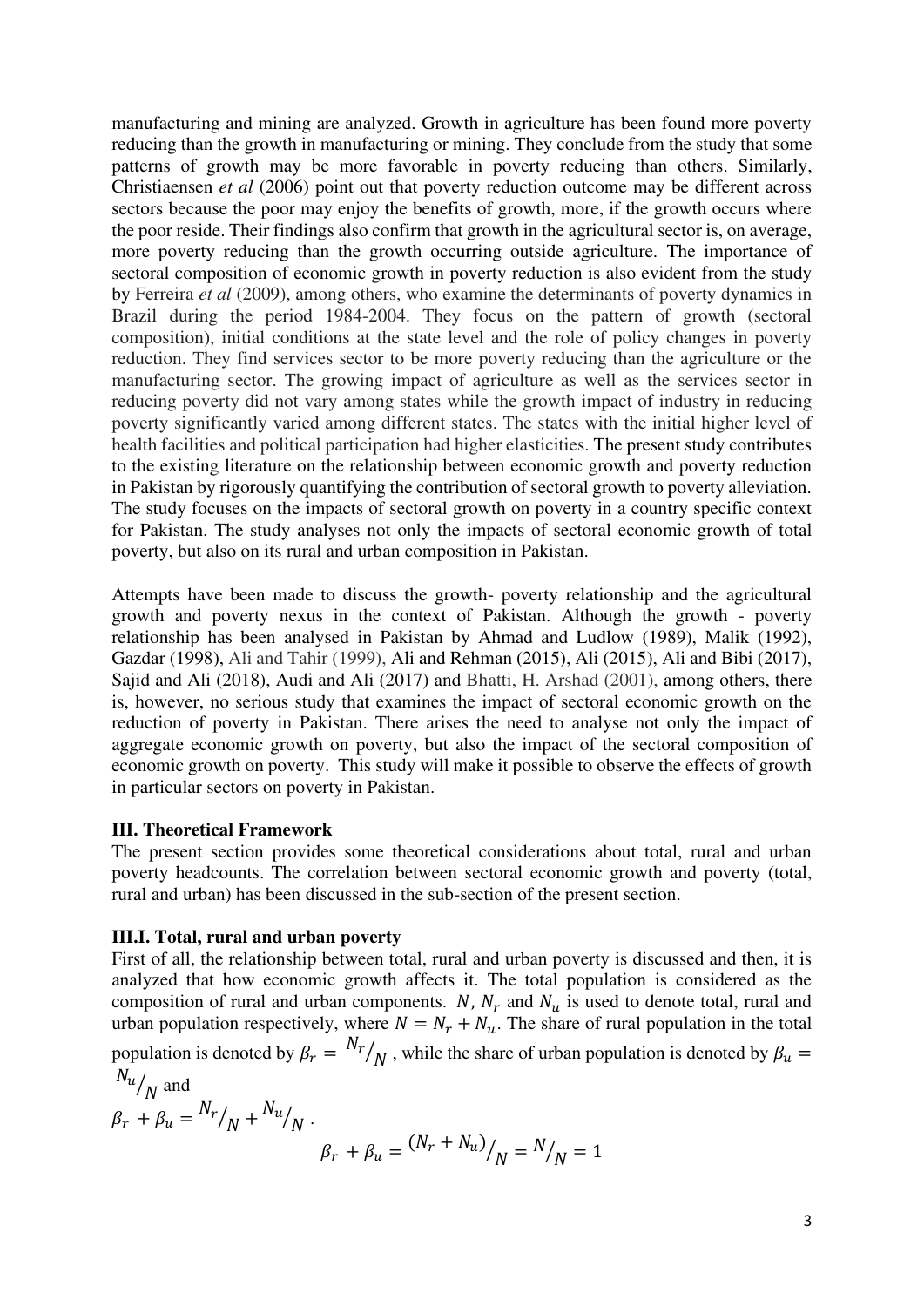So,  $\beta_r + \beta_u = 1$ . The total number of populations in poverty is given by  $N_{p=1}N_{rp}$  +  $N_{up}$  where  $N_{rp}$  and  $N_{up}$  denote the people falling into poverty in rural areas and urban areas respectively.

Total poverty is denoted by:

$$
P = \frac{N_p}{N} = (N_{rp} + N_{up})/N
$$
  
=  $\frac{N_{rp}}{N} / \frac{N_{up}}{N}$   
=  $\left[ \frac{N_{rp}}{N} / \frac{N}{N} \right] \times \left[ \frac{N_{r}}{N_r} \right] + \left[ \frac{N_{up}}{N} \right] \times \left[ \frac{N_{u}}{N_u} \right]$   
=  $\left[ \frac{N_{rp}}{N_r} \right] \times \left[ \frac{N_{r}}{N} \right] + \left[ \frac{N_{up}}{N_u} \right] \times \left[ \frac{N_{u}}{N} \right]$ 

Since,  $N_r / N = \beta_r$ , is the share of rural population in total population and  $N_u / N = \beta_u$ , is the  $N - \rho r$ , is the share of farm population in total population and  $N$ share of urban population in total population and  $N_{rp}$  is the number of people in poverty in rural areas and may be denoted as  $P_r$  and similarly,  $N_{up}$  is the number of people in poverty in urban areas and may be denoted as  $P_u$ . So, aggregate poverty incidence is

$$
P = \beta_r P_r + \beta_u P_u
$$
  
Where  $\beta_r > 0$  and  $\beta_u > 0$ 

$$
f_{\rm{max}}
$$

Taking a total differential of the equation (1), the changes in aggregate poverty incidence are obtained:

 $dP = \beta_r dP_r + \beta_u dP_u$  (2)

From  $(2)$ , we obtain two decompositions in the change in poverty incidence:

- (i) The change in rural poverty, weighted by the share of population in rural areas.
- (ii) The change in urban poverty, weighted by the share of population in urban areas.

#### **III.II. Poverty and Sectoral Growth**

Although economic growth is considered as a key to reduce poverty, all growth processes do not reduce poverty equally (World Bank 2000). Some sectors or regions may be more poverty reducing than others (Ravallion and Datt, 1996, 2002).

To test the impacts of sectoral economic growth on poverty reduction, the study investigates it as follows:

The real GDP growth rate is shown as  $Y = Y_a + Y_i + Y_s$ , Where Y is the growth rate of GDP and  $Y_a$ ,  $Y_i$  and  $Y_s$  Are the growth rates of GDP in agricultural, industrial and services sectors respectively. The study decomposes the overall rate of economic growth into its sectoral components as follows:

$$
y = y_a + y_i + y_s
$$
  
\n
$$
P = a^1 + b^1y
$$
\n(3)

Putting the value of y in the above equation and by estimating the equation,

$$
P = a^{1} + B_{a}^{1} y_{a} + B_{i}^{1} y_{i} + B_{s}^{1} y_{s}
$$
 (4)

And testing whether  $B_a^1 = B_i^1 = B_s^1$ , so, it can be tested directly whether the sectoral composition of economic growth matters for the reduction of poverty. Therefore, if  $B_a^1 = B_i^1 =$  $B_s^1$ . As described in equation (4), above, there is no need to decompose the aggregate economic growth in its different sectors. However, if  $B_a^1 \neq B_i^1 \neq B_s^1$  Then, there is justification to decompose aggregate economic growth in its different sectors and to test which sector may affect poverty more than others. Estimating the parameters of the equation (4) is enough to support the decomposition.

We estimate the system

$$
p = a^{1} + [B_{a}^{1}y_{a} + B_{i}^{1}y_{i} + B_{s}^{1}y_{s}]
$$
\n(5)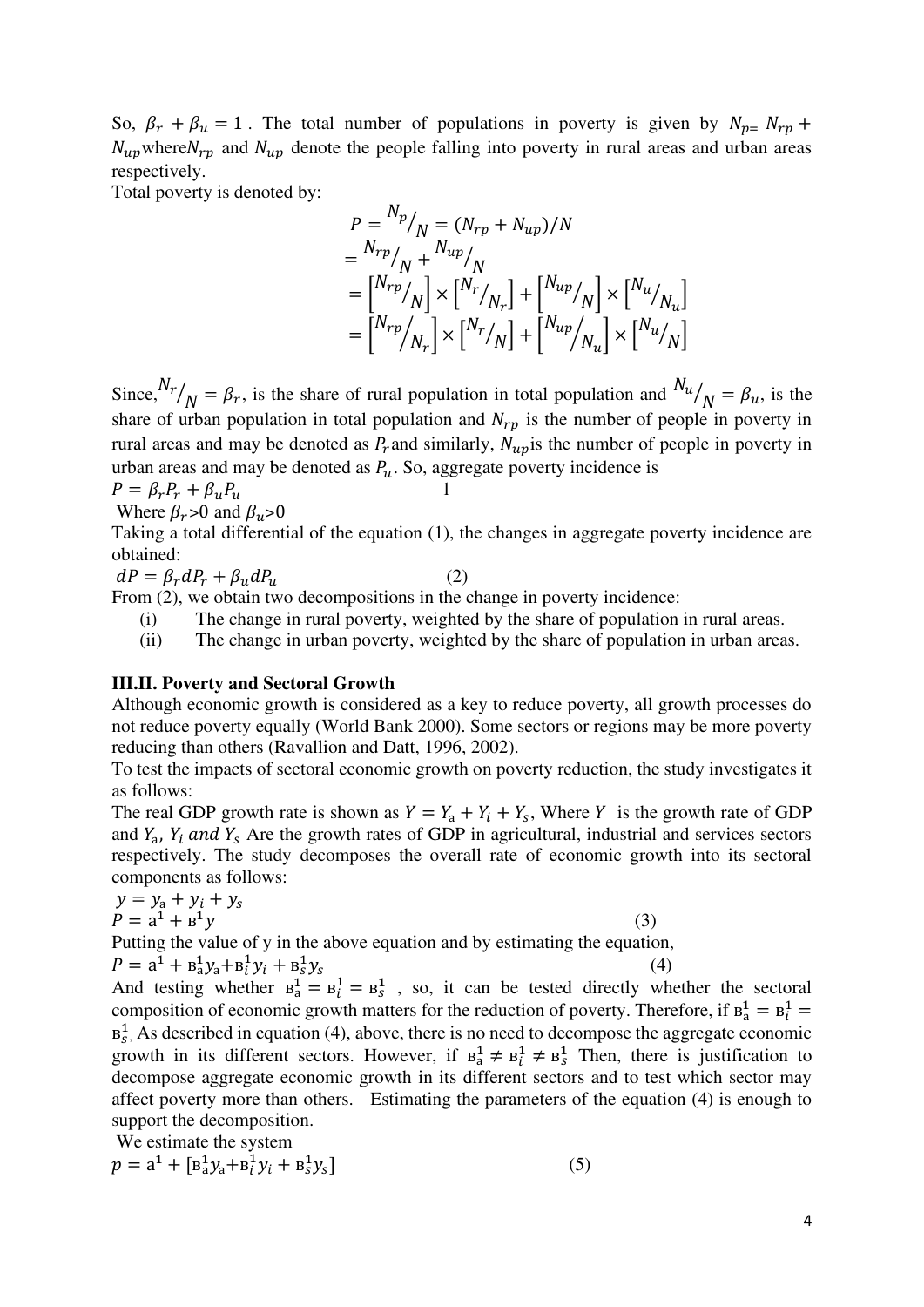| $\beta_r P_r = a^2 + [B_a^2 y_a + B_i^2 y_i + B_s^2 y_s]$ |  | (6) |
|-----------------------------------------------------------|--|-----|
| $\beta_u P_u = a^3 + [B_a^3 y_a + B_i^3 y_i + B_s^3 y_s]$ |  | (7) |
|                                                           |  |     |

And so, the parameters will be estimated by using identities.

$$
B_a^1 = B_a^2 + B_a^3, and B_a^3 = B_a^1 - B_a^2
$$
  
\n
$$
B_i^1 = B_i^2 + B_i^3, and B_i^3 = B_i^1 - B_i^2
$$
  
\n
$$
B_s^1 = B_s^2 + B_s^3, and B_s^3 = B_s^1 - B_s^2
$$

#### **IV. Econometric methodology and data sources.**

In the previous section, the theoretical discussion about the sectoral growth and poverty models has been carried out in detail. The present section expresses the empirical issues related to the estimation of poverty and sectoral growth models. In the econometric application of these models, Augmented Dickey-Fuller (ADF) test are applied to ensure that the concerned variables in the equations are co-integrated. The practical importance of these tests is to determine that the variables are stationary. If all of them are integrated of degree one i.e. I (1), then it can be concluded that their combination is stationary i.e. I (0). In such a case, there is co-integration among the concerned variables in the model and there exists the possibility for estimating the error correction model. However, if there is no integration of degree one among all the concerned variables rather, they contain a mixed order of integration, i.e. I  $(0)$  or I $(1)$ , there is the possibility of co-integration among the variables used in the model estimation of error correction model is possible.

#### **IV.I. Autoregressive Distributed Lag (ARDL) Approach to Co-integration**

ARDL estimation approach was developed by Peseran and Shin (1995a) and Peseran *et al*  (1996a). The relationship among concerned variables is examined in this estimation procedure. The present study employs this procedure. It should be noted that if any variable included has integration of order two i.e. I (2), the procedure will be crashed. So, it is compulsory that none of the variables included in the model should be integrated of order two for employing this procedure. The appropriate critical values have been tabulated by Peseran *et al.* (1996a) for (*k*) numbers of regressors and whether the ARDL model includes an intercept and/or trend. Two sets of critical values have been provided by them. One set assumes that all the concerned variables are I (0). A band is provided for each application which covers all the possible classifications of the variables into  $I(0)$  and  $I(1)$ , or even integration exits fractionally. There is no need to know that whether the integration among the concerned variables is of type I (0), I (1), or fractionally integrated, if the computed value of F-statistics is falling outside this band. However, if the computed value of F-statistics is falling within this band, there exist inconclusive results of the inference and will depend on whether the concerned variables are I (0) or I (1). The coefficients of long run relation are estimated in the second stage. Inferences are made about their values by applying ARDL. If the investigator is satisfied that the long run relation among the concerned variables is not spurious, it is suitable to proceed to this stage.

#### **IV.II. Co-integration and Error Correction Mechanism (ECM) using ARDL**

The long run coefficients and the models of error correction are estimated in the second phase of ARDL after making sure that F-statistics of joint significance are outside the critical values given by Peseran (1996a). Above specified model has been estimated for finding the coefficients of long-run and associated ECM. ARDL (*p, q1, q2*) for different sub-sectors of economic growth and poverty (total, rural and urban) models because this is the generalized form of these models which have the following form:

$$
\Delta y_t = \alpha_0 + \sum_{i=1}^p \alpha_i \Delta y_{t-i} + \sum_{i=1}^{q_1} \alpha_2 \Delta x_{t-i} + \sum_{i=1}^{q_2} \alpha_3 \Delta control_{t-i} + \varepsilon_t \dots 8
$$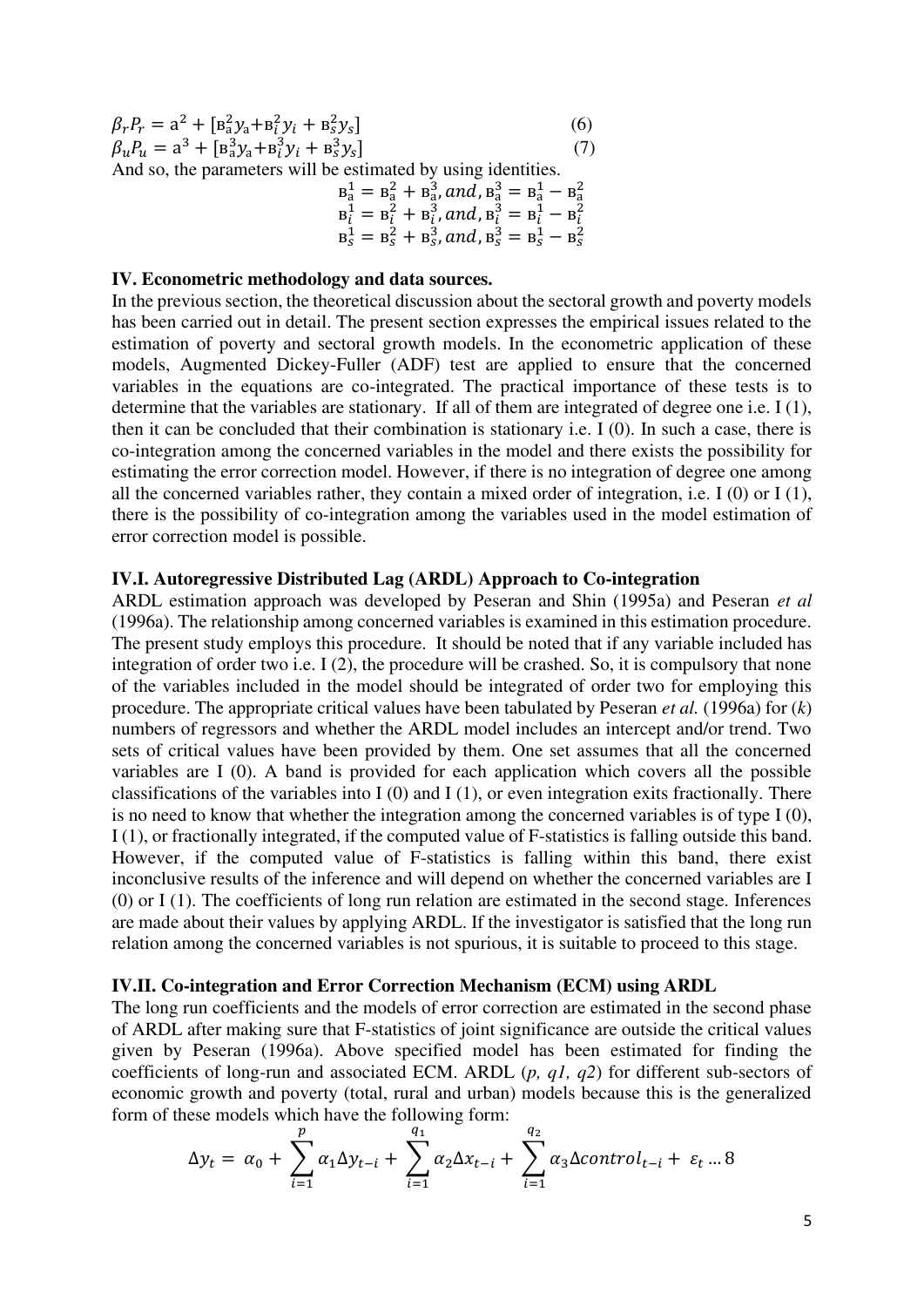Where, y represents poverty headcount (total, rural and urban), x denotes growth rate of agriculture, industry and services sectors in different models because the above specified equation is the generalized form of different models used in the study. Selection of the order of ARDL (*p, q1, q2*) has been made on the basis of Schwartz Bayesian Criterion (SBC). The next step presents the short-run dynamic parameters which have been obtained by estimating an error correction model associated with long-run estimates. The generalized form of the model has been specified as follows:

$$
\Delta Y_t = \alpha_0 + \sum_{i=1}^p \alpha_i \Delta y_{t-i} + \sum_{j=1}^q \alpha_j \Delta x_{t-j} + \sum_{k=1}^q \alpha_k \Delta CONTROL_{t-k} + \varepsilon ET_{t-1} + \mu_t
$$
\n(9)

Where  $\alpha$ ,  $\alpha$ ,  $\alpha$  and  $\alpha$  are short-run coefficients while  $\varepsilon$  is speed of adjustment of the model's convergence to equilibrium. The study tests the impact of sectoral growth on poverty alleviation in Pakistan during the period 1973 to 2010 due to unavailability of data for poverty for the rest of the year. The data sources for the study are "Handbook of Statistics on Pakistan Economy" by State Bank of Pakistan (2010) "Pakistan Economic Survey: Various Issues" by Govt of Pakistan, Center for research on Poverty Reduction & Income Distribution (2005), CRPRID and Annual Report of Social Policy and Development Centre (2005).

# **V. Empirical Results**

To test whether a unit root process is followed by a time series is a critical issue. In order to discover that a unit root exists, there are many tests which are developed by the econometricians. However, the most popular tests are developed by Dickey and Fuller to test the unit root.

**Table 1** 

| таше т      |                     |        |                     |        |
|-------------|---------------------|--------|---------------------|--------|
| Variables   | At level            |        | At Difference       |        |
|             | <b>T-Statistics</b> | Prob   | <b>T-Statistics</b> | Prob   |
|             | [Lags]              |        | [Lags]              |        |
| HC          | $-2.7636$ [1]       | 0.0736 | $-4.0650$ [0]       | 0.0032 |
| <b>RHC</b>  | $-1.2390$ [9]       | 0.6429 | $-7.6827$ [7]       | 0.0000 |
| <b>UHC</b>  | $-3.1667$ [0]       | 0.0302 | $-3.0684$ [0]       | 0.0381 |
| <b>GDPG</b> | $-4.5564$ [0]       | 0.0008 | $-9.2588$ [0]       | 0.0000 |
| <b>AGRG</b> | $-7.7518$ [0]       | 0.0000 | $-6.7595$ [2]       | 0.0000 |
| <b>INDG</b> | $-4.2775$ [0]       | 0.0017 | $-5.5293$ [4]       | 0.0001 |
| <b>SERG</b> | $-4.2465$ [0]       | 0.0019 | $-7.4696$ [0]       | 0.0000 |

Since, all the variables used in the study have not the integration order of zero or one or have a mixed order of integration; it is a pre-requisite to compute F-statistics and, so, Autoregressive Distributed Lag (ARDL) approach to co-integration has been used in the study. Table 2 represents the results of bound test. In the first column of the table, equation with the dependent variable first in the order followed by the independent variables has been shown. For estimation purposes, there are three equations. Total, rural and urban poverty headcount is the dependent variables while a set of independent variables is taken to explore the effects of sectoral growth in total, rural and urban poverty. To find the existence of a long run relationship, every equation has been tested. In the second column, the results of F-statistics have been presented. The critical value of upper bound has been shown in the third column for conclusion. Pesaran *et al.*  (1999) have tabularized the appropriate critical values for different number of independent variables and whether the regressors hold an intercept/ time trend. It is shown in the table that F values of all the equations are outside the upper band which indicates that the long run relationship exists among the concerned variables. For estimation purposes, there are three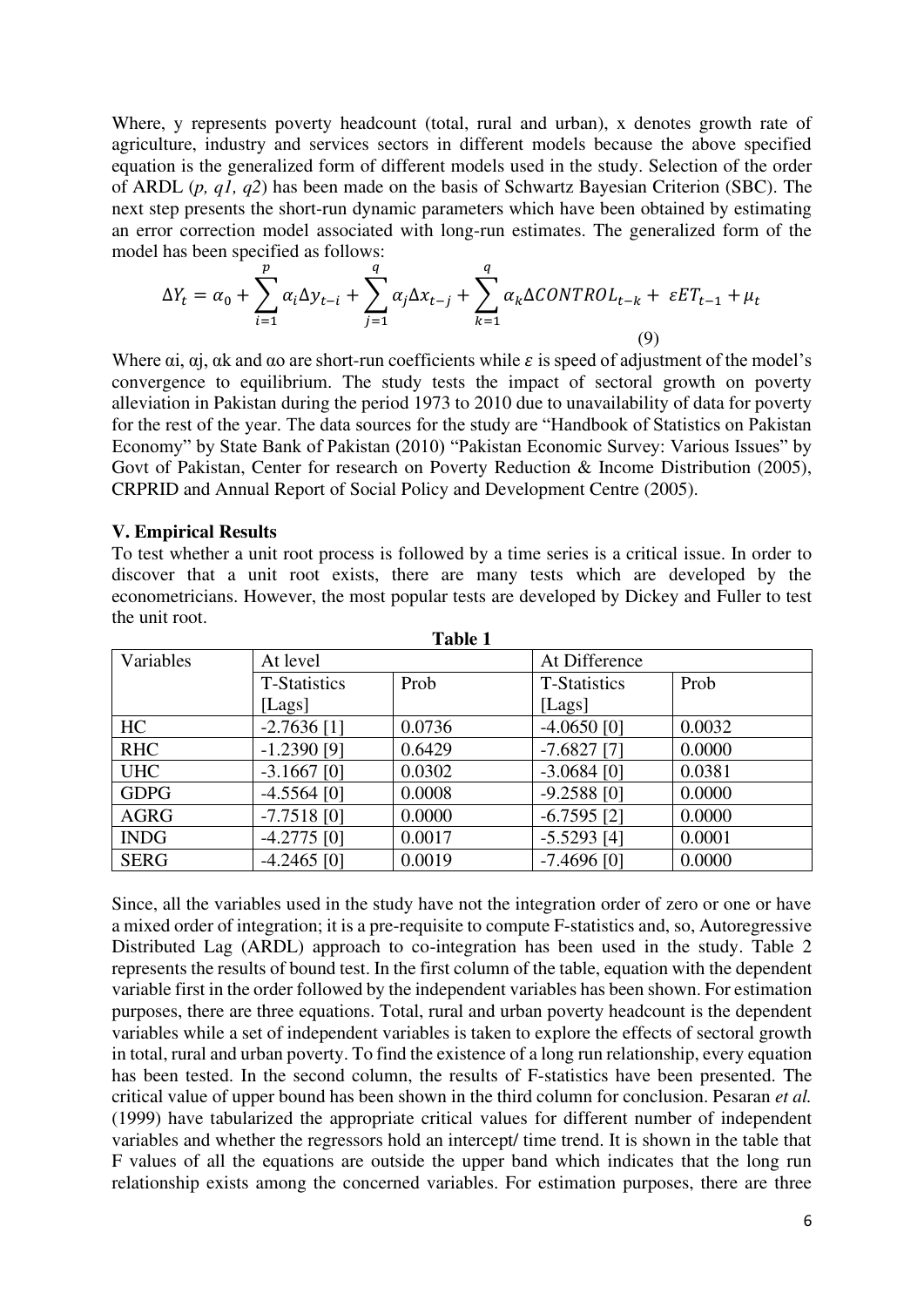equations in the table and results of bounds test show that the long run relationship exists among the concerned variables.

| Table 2: Results of Dounds Test for Co-integration (TIC) |                     |                       |                   |  |
|----------------------------------------------------------|---------------------|-----------------------|-------------------|--|
| <b>Equation</b>                                          | <b>F-Statistics</b> | <b>Critical Value</b> | <b>Conclusion</b> |  |
| HC/AGRG, INDG, SERG,                                     | 10.2610             | 4.2661 $(95\%)$       | Co-integration    |  |
| INF, TR, UE                                              |                     | 3.6083 $(90\%)$       |                   |  |
| RHC/AGRG, INDG,                                          | 12.0433             | 4.2661 $(95\%)$       | Co-integration    |  |
| SERG, INF, TR, UE                                        |                     | 3.6083 $(90\%)$       |                   |  |
| UHC/AGRG, INDG,                                          | 27.0412             | 4.2661 $(95%)$        | Co-integration    |  |
| SERG, INF, TR, UE                                        |                     | 3.6083 $(90\%)$       |                   |  |

**Table 2: Results of Bounds Test for Co-integration (HC)** 

Efforts have been made to explore the relationship between growth and poverty. This is the macroeconomic approach to growth, but the aspect of the relationship between sectoral growth and poverty is often neglected in the literature. The study fills this gap by disaggregating growth into its sectoral components and discusses the results obtained from the sectoral growth and poverty model. In the present section, the long run results related to sectoral growth and poverty have been presented in table 3. The results indicate that there is negative and significant relation between agricultural growth and poverty headcount, but in case of rural headcount and urban headcount the relationship is negative but insignificant. Industrial growth has negative and significant impact on the total, rural and urban headcount. The results of the impact of services, growth on poverty show that there is a negative but insignificant correlation. Inflation has a positive and significant impact on total headcount and positive, but insignificant in case of rural and urban headcount. Trade openness is negative and significantly correlated with total, rural and urban poverty headcount. The rate of unemployment is positively and significantly related to poverty headcounts.

| Explanatory                | Model I               | Model II              | Model III            |
|----------------------------|-----------------------|-----------------------|----------------------|
| Variables                  | (0, 1, 0, 1, 0, 0, 1) | (0, 1, 0, 1, 0, 0, 1) | (0,1, 0, 1, 0, 0, 1) |
|                            | Dependent Variable:   | Dependent Variable:   | Dependent Variable:  |
|                            | <b>HC</b>             | <b>RHC</b>            | <b>UHC</b>           |
| Constant                   | 51.7959*              | 53.5721*              | 24.5877*             |
|                            | (6.0053)              | (4.8772)              | (4.6216)             |
| <b>Agricultural Growth</b> | $-0.5844***$          | $-0.4538$             | $-0.3743$            |
|                            | $(-1.7335)$           | $(-1.0726)$           | $(-1.4364)$          |
| <b>Industrial Growth</b>   | $-1.8252*$            | $-2.2204**$           | $-1.3644*$           |
|                            | $(-2.6039)$           | $(-2.3990)$           | $(-2.5928)$          |
| Services Growth            | $-0.7180$             | $-1.0938$             | $-0.7186$            |
|                            | $(-0.9273)$           | $(-1.0668)$           | $(-1.1414)$          |
| Rate of Inflation          | $0.6275**$            | 0.4727                | 0.2988               |
|                            | (2.0295)              | (1.1997)              | (1.2251)             |
| <b>Trade Openness</b>      | $-1.0006*$            | $-0.8695**$           | $-0.4579***$         |
|                            | $(-3.0515)$           | $(-2.1954)$           | $(-1.9279)$          |
| Rate of                    | 2.9057*               | $3.1233**$            | 3.8014*              |
| Unemployment               | (2.5160)              | (2.1548)              | (3.3498)             |

| <b>Table: 3 Long-run Estimates of Sectoral Growth and Poverty</b> |
|-------------------------------------------------------------------|
|-------------------------------------------------------------------|

Note: \*, \*\*, \*\*\* show significance level at 1%, 5% and 10% respectively

The short run estimates have been presented in table 4. The results show that agricultural growth has negative and significant impact on total headcount and negative, but insignificant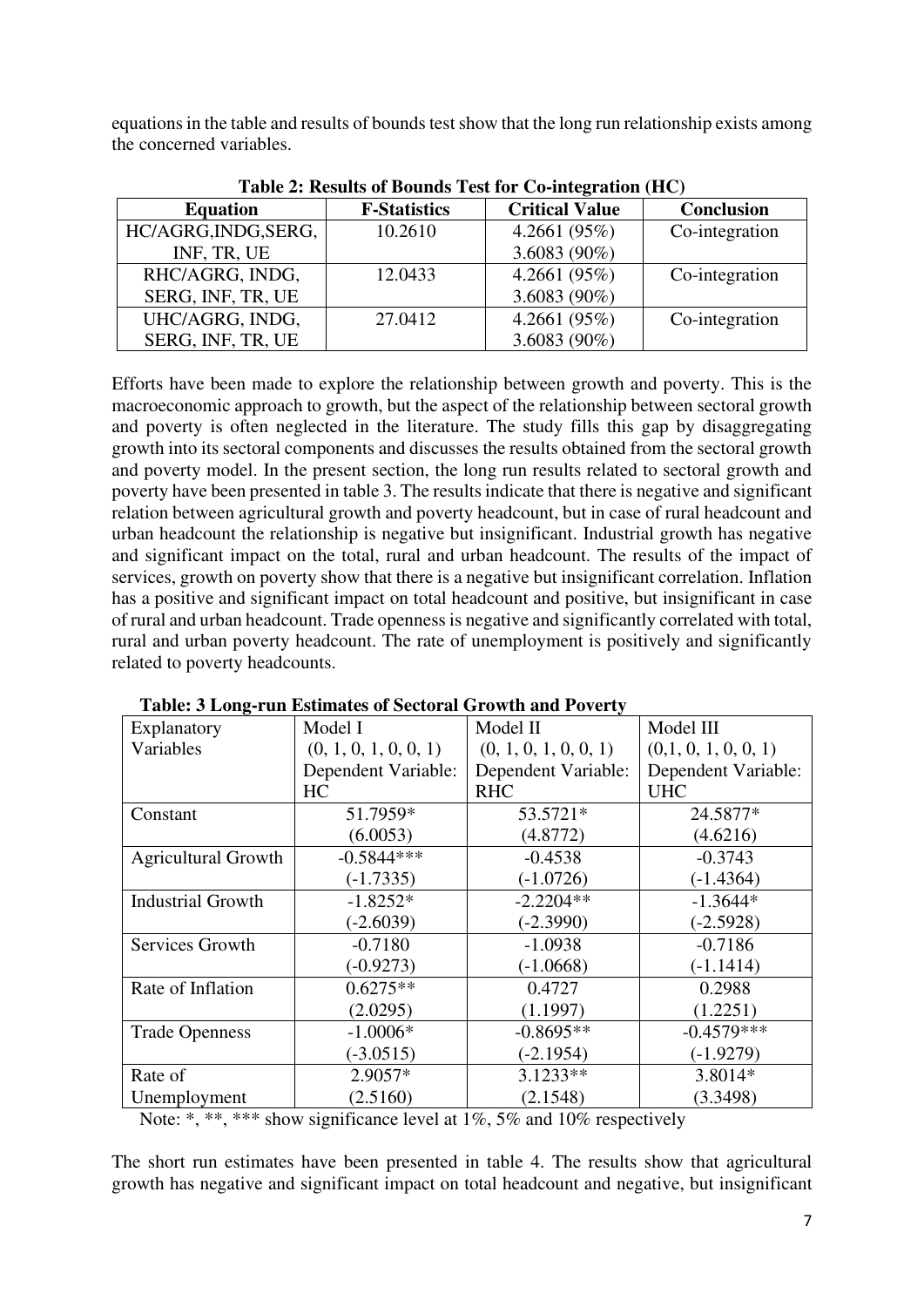impact on rural headcount as well as urban headcount. Industrial growth and services growth have negative, but insignificant relation to total, rural and urban headcount as shown in the model one, two and three of table 4. Rate of inflation has a positive relation to total, rural and urban headcounts but the relationship is significant only in case of total headcount. Trade openness and rate of unemployment have positive and significant correlation with total, rural and urban headcount. The values of error term show that the model of total headcount has 14 per cent speed of adjustment towards equilibrium while models, rural headcount and urban headcount have 12 per and 9 percent speed of convergence towards equilibrium respectively.

| Tonor Cran Estimates of Sectoral Growth and Foverty |                       |                       |  |  |
|-----------------------------------------------------|-----------------------|-----------------------|--|--|
| Model I                                             | Model II              | Model III             |  |  |
| (1,0,1,0,0,1,0)                                     | (1, 0, 1, 0, 0, 1, 0) | (1, 0, 1, 0, 0, 1, 0) |  |  |
| Dependent                                           | Dependent             | Dependent             |  |  |
| Variable: HC                                        | Variable: RHC         | Variable: UHC         |  |  |
| $-0.0866$ ***                                       | $-0.0569$             | $-0.0337$             |  |  |
| $(-1.7694)$                                         | $(-1.0738)$           | $(-1.4358)$           |  |  |
| $-0.0300$                                           | $-0.1012$             | $-0.0514$             |  |  |
| $(-0.4338)$                                         | $(-1.3506)$           | $(-1.5539)$           |  |  |
| $-0.1064$                                           | $-0.1372$             | $-0.0647$             |  |  |
| $(-0.9793)$                                         | $(-1.1647)$           | $(-1.2327)$           |  |  |
| $0.0930**$                                          | 0.0593                | 0.0269                |  |  |
| (1.9384)                                            | (1.1455)              | (1.1670)              |  |  |
| $0.1784*$                                           | $0.2049*$             | $0.0901*$             |  |  |
| (4.9807)                                            | (5.2837)              | (5.2845)              |  |  |
| $0.4308*$                                           | 0.3919*               | $0.3422*$             |  |  |
| (2.9579)                                            | (2.4875)              | (4.8673)              |  |  |
| $-0.1482*$                                          | $-0.1255*$            | $-0.0900*$            |  |  |
| $(-4.9967)$                                         | $(-4.1817)$           | $(-5.2790)$           |  |  |
| 0.8633                                              | 0.8359                | 0.8996                |  |  |
| 0.8177                                              | 0.7812                | 0.8661                |  |  |
| 24.3632                                             | 19.6508               | 34.5625               |  |  |
| 1.4123                                              | 1.4183                | 1.5401                |  |  |
|                                                     |                       |                       |  |  |

**Table: 4 Short-run Estimates of Sectoral Growth and Poverty** 

Note: \*, \*\*, \*\*\* show significance level at 1%, 5% and 10% respectively

Sectoral composition of economic growth may affect the overall rate of poverty independent of the rate of overall growth. For example, some sectors may be more poverty reducing than the other sectors. The sectoral composition of growth is very important for poverty reduction. Poverty reduction is mostly the result of growth within sectors rather than the migration of labor from the low-income sector to the high-income sector. Generally, the poor live in rural areas and if the growth happens in the rural sector, it would be more pro-poor. If the growth bypasses the sectors or areas where the poor reside, it would be less successful in reducing poverty. If the growth uses the most abundant factor the poor usually own (the unskilled labor), the poverty can be reduced significantly. Thus, the structure of growth to much extant, determines the pace of poverty reduction.

# **VI. Conclusions**

The study decomposes GDP growth into three major sub-sectors and estimates the impact of these sectors in total, rural and urban poverty. The results show that agricultural growth has negative and significant effect on total poverty in the long run; however, it has negative, but insignificant impact on rural and urban poverty in the long run. Industrial growth has negative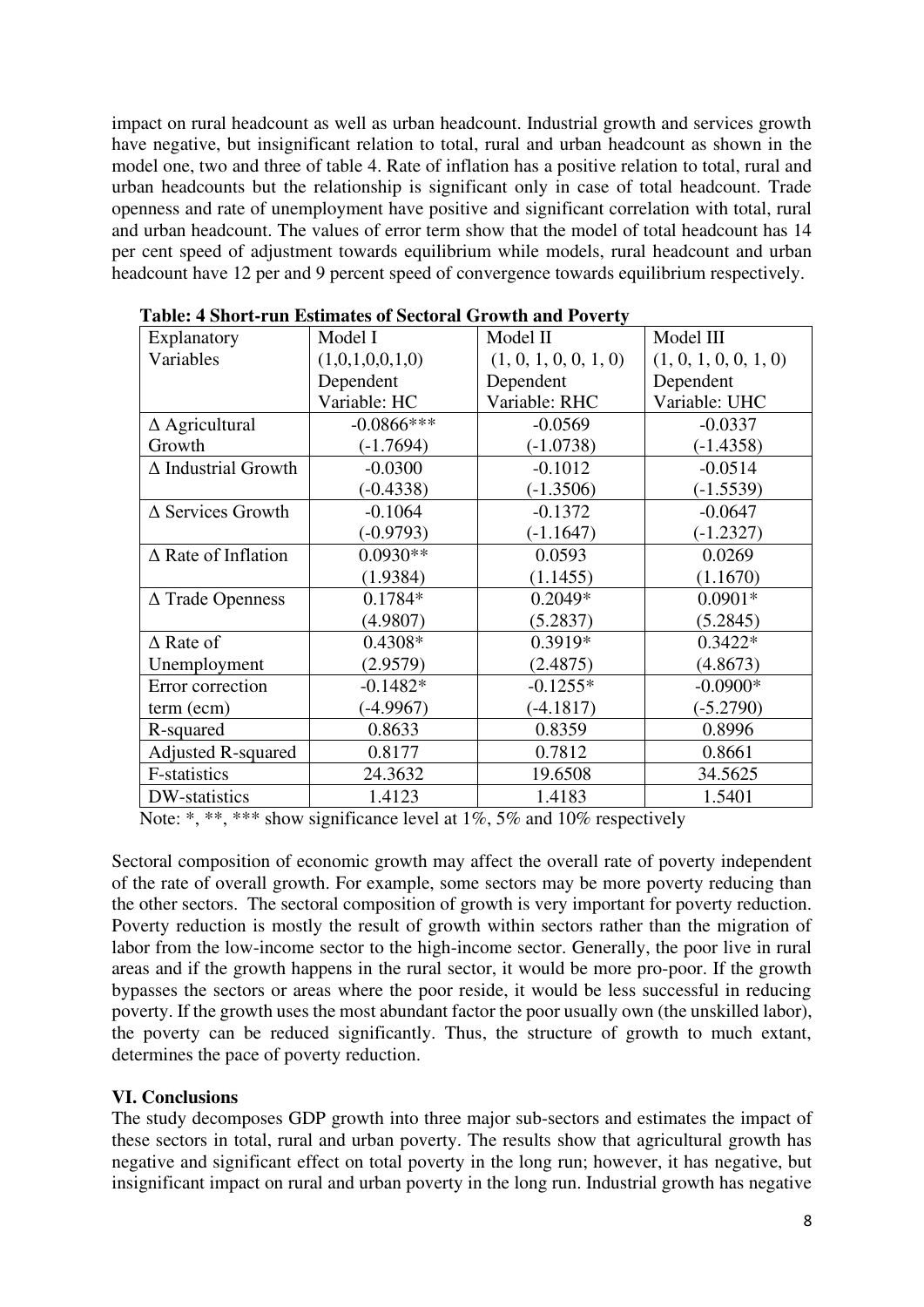and significant impact on the total, rural and urban poverty in the long run. The services growth has been negative, but insignificantly correlated with total, rural and urban poverty. The short run estimates show that agricultural growth has negative and significant impact on total poverty, but insignificant impact on rural poverty as well as urban poverty. Industrial growth and services growth have negative, but an insignificant relation to total, rural and urban poverty. Thus, it can be concluded from the results that although the growth of all three sectors has poverty reducing impact, however the agriculture and industrial sectors are more pro-poor in case of Pakistan. For policy implications, it is recommended that growth of agricultural sector should be improved for rural poverty. For urban poverty, the growth of industrial sector must be enhanced. Finally, the services sector has the potential to reduce overall poverty in Pakistan.

#### **References**

- Ahmed, E. and S. Ludlow (1989). Poverty, Inequality and Growth in Pakistan. *The Pakistan Development Review*, 28, 831-850.
- Ali, A. (2015). *The impact of macroeconomic instability on social progress: an empirical analysis of Pakistan* (Doctoral dissertation, National College of Business Administration & Economics Lahore).
- Ali, A. and Bibi, C. (2017). Determinants of Social Progress and its Scenarios under the role of Macroeconomic Instability: Empirics from Pakistan. *Pakistan Economic and Social Review*, 55(2), 505-540
- Ali, A., and Rehman, H. U. (2015). Macroeconomic instability and its impact on gross domestic product: An empirical analysis of Pakistan. *Pakistan Economic and Social Review*, 285-316.
- Ali, S. S. and S. Tahir (1999). Dynamics of Growth, Poverty, and Inequality in Pakistan. *The Pakistan Development Review*, 38, 837–858.
- Asian Development Bank (1994). Annual Report, Asian Development Bank, Manila.
- Audi, M. and Ali, A. (2017). Socio-Economic Development, Demographic Changes and Total Labor Productivity in Pakistan: A Co-Integrational and Decomposition Analysis. *Journal of Academy of Business and Economics*, 17(2), 7-24.
- Balisacan, A. M. and N. Fuwa (2004). Going beyond Cross-country Averages: Growth, Inequality and Poverty Reduction in Philippines. *World Development*, 32.
- Bhatti, H. A (2001). Growth and Poverty in Pakistan implications for Governance. *The Pakistan Development Review*, 40.
- Christiaensen, L., Demery, L., and Kuhl, J (2006). The Role of Agriculture in Poverty Reduction: An Empirical Perspective. The World Bank Policy Research Working Paper No. 4013.
- Dickey, D. A. and W. A. Fuller (1979). Distribution of the Estimators for Autoregressive Time Series with a Unit Root. *Journal of the American Statistical Association*, 74, 427- 431.
- Dickey, D. A. and W. A. Fuller (1981). Likelihood Ratios Statistics for Autoregressive Time Series with a Unit Root. *Econometrica*, 49, 1057-1072.
- Dollar, D. and Aart, K (2002). Growth is good for the poor. *Journal of Economic Growth*, 7,195– 225.
- Dorward, A., Jonathan, K., Jamie, M. and Ian, U (2004). A Policy Agenda for Pro-Poor Agricultural Growth. *World Development,* 32,73–89.
- Ferreira, F. H. G., Phillippe, G. L. and Martin, R (2009). Poverty reduction without economic growth? Explaining Brazil's poverty dynamics, 1985–2004. *Journal of Development Economics*, 30.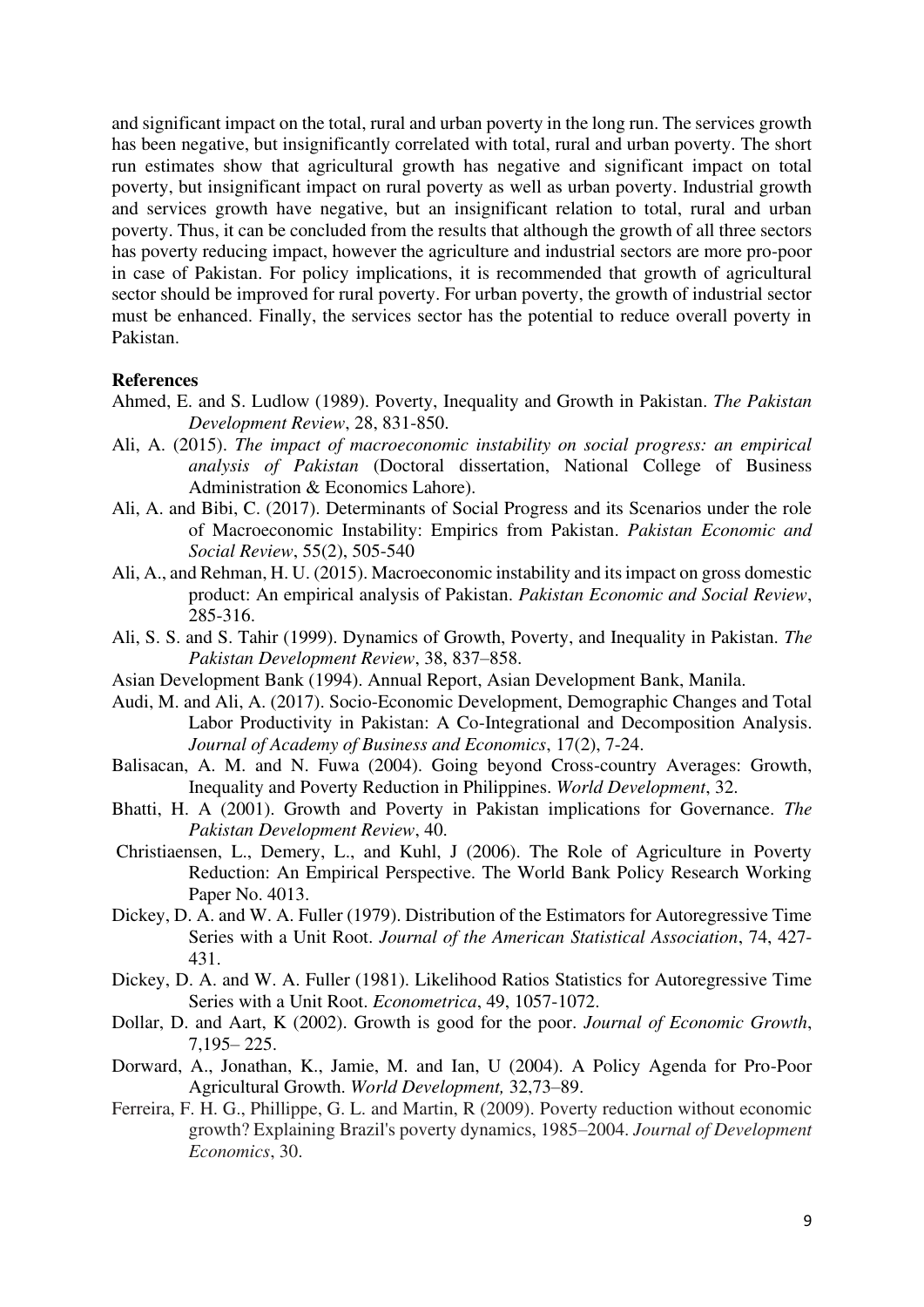- Fields, G. S (1989). Changes in poverty and inequality in Developing Countries. Research Observer, 4, The World Bank.
- Gallup, J. L., Steven, R. and Andrew, W (1999). Economic Growth and the Income of the Poor,CAER II Discussion Paper, HIID, Harvard, 36.
- Gazdar, H (1998). Review of Pakistan Poverty Data. Mimeo for Department for International Development, Government of the UK.
- Hasan, R. and Quibria, M. G (2004). Industry Matters for Poverty: A Critique of Agricultural Fundamentalism. *Kyklos*, 57, 253-264.
- Lipton, M. and Martin, R (1993). Poverty and Policy. Policy Research Working Paper No. 1130, The World Bank.
- Loayza, N. V. and Claudio, R (2006). The Composition of Growth Matters for Poverty Alleviation. The World Bank Policy Research Working Paper, 4077.
- Malik, S (1992). A Study of Rural Poverty in Pakistan w. s. r. to Agricultural Price Policy. Unpublished Doctoral Thesis, University of Sussex, UK.
- Mellor, J. W (1999). Faster, More Equitable Growth The Relation between Growths in Agriculture and Poverty Reduction. Agricultural Policy Development Project Research Report, 4, Abt Associates Inc., Cambridge, MA.
- Osmani, S. R (2002). Exploring the Employment Nexus: Topics in Employment and Poverty. mimeo, UNDP, New York and ILO, Geneva.
- Pesaran, M. H., Shin, Y. and Smith, R (1996). Testing for the existence of a long run relationship. DAE Working Papers, 9622: Department of Applied Economics, University of Cambridge.
- Ravallion, M. and Gaurav, D (1996). How Important to India's Poor is the Sectoral Composition of Economic Growth? *World Bank Economic Review*, 10, 1-25.
- Ravallion, M. and Gaurav, D (2002). Why has economic growth been more pro-poor in some states of India than others? *Journal of Development Economics,* 68, 381– 400.
- Ravallion, M. and Shaohua, C (1997). What Can New Survey Data Tell Us About Recent Changes in Distribution and Poverty? *World Bank Economic Review*, 11, 357-382.
- Ravallion, M. and Shaohua, C (2007). China's (uneven) progress against poverty. *Journal of Development Economics*, 82, 1– 42.
- Sajid, A., and Ali, A. (2018). Inclusive Growth and Macroeconomic Situations in South Asia: An Empirical Analysis. *Bulletin of Business and Economics (BBE)*, *7*(3), 97-109.
- Squire, L (1993). Fighting Poverty. *The American Economic Review*, 83, 377-382.
- Suryahadi, A., Suryadarma, D. and Sumarto, S (2006). Economic Growth and Poverty Reduction in Indonesia: The Effects of Location and Sectoral Components of Growth. SMERU Working Paper.
- Thorbecke, E. and J. Hong-Sang (1996). A multiplier decomposition method to analyse poverty alleviation. *Journal of Development Economics*, 48, 279-300.
- Thurlow, J. and Peter, W (2006). Not All Growth is equally good for the Poor: The Case of Zambia. *Journal of African Economies*, 15, 603–625.
- Timmer, P (1997). How Well do the Poor Connect to the Growth Process? mimeo, Harvard University.
- Tsai, P-L. and C-H, Huang (2007). Openness, Growth and Poverty: The Case of Taiwan. *World Development*, 35, 1858–1871.
- Tulus, T (2005). Economic Growth, Appropriate Policies and Poverty Reduction in a Developing Country: Some experience from Indonesia. *South Asia Economic Journal*, 6.
- Warr, P. G. and Wang, Wen-Thuen (1999). Poverty, Inequality and Economic Growth in Taiwan. In *The Political Economy of Development in Taiwan: Essays in Memory of John C*.*H*. *Fei*. Gustav Ranis and Hu Sheng-Cheng (eds.) London: Edward Elgar.